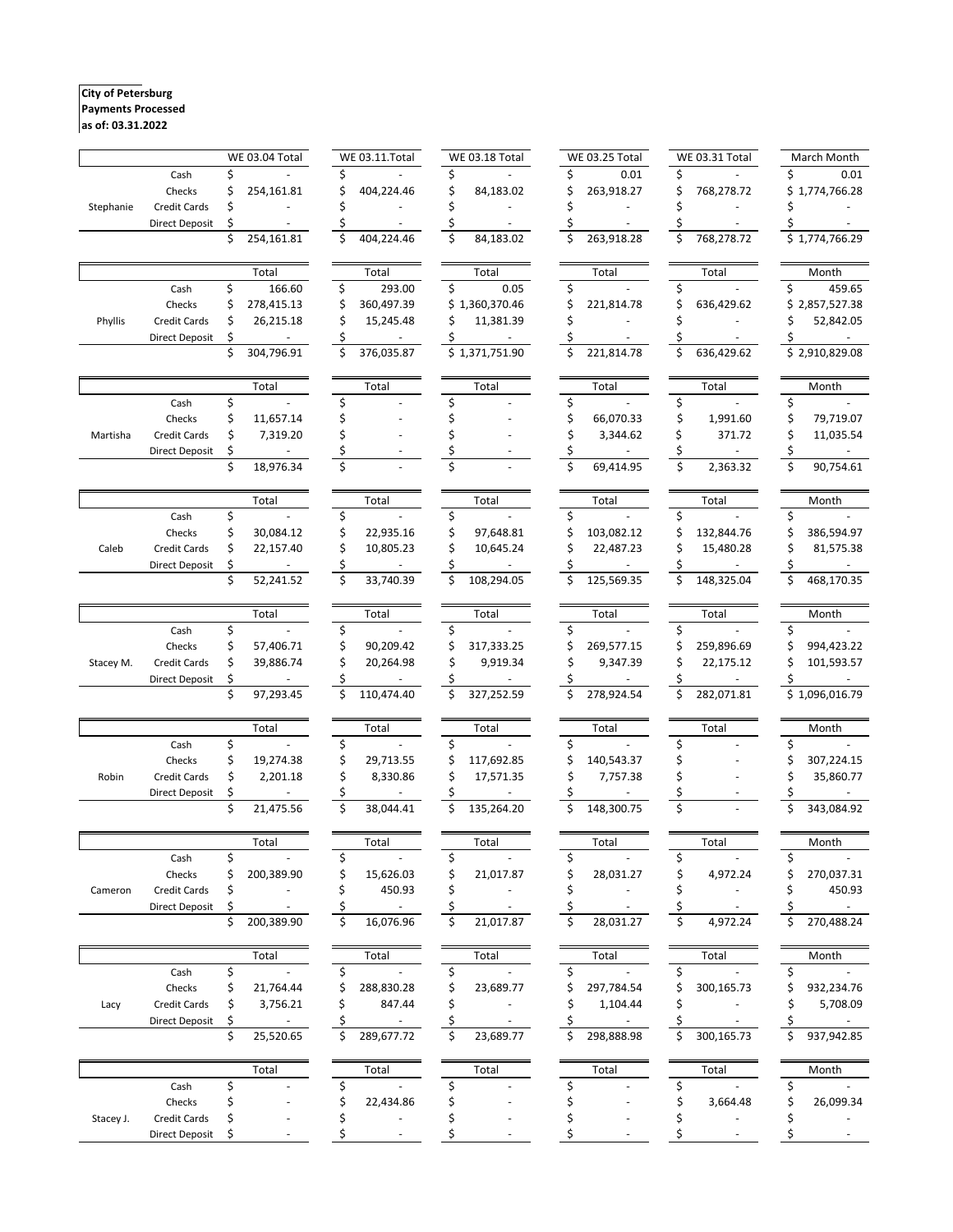#### **City of Petersburg Payments Processed**

### **as of: 03.31.2022**

|          |                       | <b>WE 03.04 Total</b> |            | WE 03.11.Total |            |    | <b>WE 03.18 Total</b> |    | <b>WE 03.25 Total</b> |    | <b>WE 03.31 Total</b> |    | March Month |  |
|----------|-----------------------|-----------------------|------------|----------------|------------|----|-----------------------|----|-----------------------|----|-----------------------|----|-------------|--|
|          |                       | \$                    |            | Ś.             | 22,434.86  | \$ |                       | \$ |                       | \$ | 3,664.48              | \$ | 26,099.34   |  |
|          |                       |                       | Total      |                | Total      |    | Total                 |    | Total                 |    | Total                 |    | Month       |  |
|          | Cash                  | \$                    |            | Ś              |            | Ś  |                       |    |                       | ς  |                       | Ś  |             |  |
|          | Checks                | Ś                     | 53,622.64  |                |            |    |                       |    |                       |    |                       |    | 53,622.64   |  |
| Shekira  | Credit Cards          | \$                    |            |                |            |    |                       |    |                       |    |                       |    |             |  |
|          | <b>Direct Deposit</b> | \$                    |            |                |            |    |                       |    |                       |    |                       |    |             |  |
|          |                       | \$                    | 53,622.64  | \$             |            |    |                       | \$ |                       | Ś  |                       | Ś  | 53,622.64   |  |
|          |                       |                       | Total      |                | Total      |    | Total                 |    | Total                 |    | Total                 |    | Month       |  |
|          | Cash                  | \$                    |            | \$             |            | Ś  |                       | Ś  |                       |    |                       | \$ |             |  |
|          | Checks                | \$                    | 18,263.01  |                |            |    |                       |    |                       |    |                       |    | 18,263.01   |  |
| Capri    | Credit Cards          | \$                    |            |                |            |    |                       |    |                       |    |                       |    |             |  |
|          | Direct Deposit        | \$                    |            |                |            |    |                       |    |                       |    |                       |    |             |  |
|          |                       | \$                    | 18,263.01  | \$             |            |    |                       |    |                       |    |                       |    | 18,263.01   |  |
|          |                       |                       | Total      |                | Total      |    | Total                 |    | Total                 |    | Total                 |    | Month       |  |
|          | Cash                  | \$                    |            | \$             |            |    |                       |    |                       |    |                       |    |             |  |
|          | Checks                | \$                    | 59,862.86  |                | 43,236.81  |    |                       |    |                       |    | 83,617.89             |    | 186,717.56  |  |
| Yolanda  | <b>Credit Cards</b>   | \$                    |            |                |            |    |                       |    |                       |    |                       |    |             |  |
|          | Direct Deposit        | \$<br>\$              | 59,862.86  | \$             | 43,236.81  |    |                       |    |                       | \$ | 83,617.89             | \$ | 186,717.56  |  |
|          |                       |                       |            |                |            |    |                       |    |                       |    |                       |    |             |  |
|          |                       |                       | Total      |                | Total      |    | Total                 |    | Total                 |    | Total                 |    | Month       |  |
|          | Cash                  | \$                    |            | Ş              |            |    |                       |    |                       | S  |                       | S  |             |  |
|          | Checks                | \$                    | 139,028.28 | \$             | 170,137.89 |    |                       |    | 66,745.69             |    |                       |    | 375,911.86  |  |
| Kimberly | Credit Cards          | \$                    |            | Ś              |            |    |                       |    |                       |    |                       |    |             |  |
|          | <b>Direct Deposit</b> | \$<br>\$              | 139,028.28 | \$             | 170,137.89 | \$ |                       | \$ | 66,745.69             | \$ |                       |    | 375,911.86  |  |
|          |                       |                       |            |                |            |    |                       |    |                       |    |                       |    |             |  |
|          | Cash                  | \$                    | Total      | \$             | Total      | S  | Total                 | \$ | Total                 |    | Total                 | \$ | Month       |  |
|          | Checks                | Ś                     |            | \$             | 17,772.88  |    |                       |    |                       |    |                       |    | 17,772.88   |  |
| Jeanette | Credit Cards          |                       |            |                |            |    |                       |    |                       |    |                       |    |             |  |
|          | <b>Direct Deposit</b> |                       |            |                |            |    |                       |    |                       |    |                       |    |             |  |
|          |                       | \$                    |            | \$             | 17,772.88  | Ś  |                       |    |                       |    |                       | \$ | 17,772.88   |  |
|          |                       |                       | Total      |                | Total      |    | Total                 |    | Total                 |    | Total                 |    | Month       |  |
|          | Cash                  | \$                    |            |                |            | Ś  |                       |    |                       |    |                       | Ś  |             |  |
|          | Checks                | Ś                     | 12,969.93  |                |            |    |                       |    |                       |    |                       |    | 12,969.93   |  |
| Daqueeta | Credit Cards          | \$                    |            |                |            |    |                       |    |                       |    |                       |    |             |  |
|          | Direct Deposit        |                       |            |                |            |    |                       |    |                       |    |                       |    |             |  |
|          |                       | \$                    | 12,969.93  | \$             |            | Ś  |                       | Ś  |                       | Ś  |                       | \$ | 12,969.93   |  |
|          |                       |                       | Total      |                | Total      |    | Total                 |    | Total                 |    | Total                 |    | Month       |  |
|          | Cash                  | \$                    |            | Ś              |            | Ś  |                       | Ś  |                       | Ś  |                       | \$ |             |  |
|          | Checks                | \$                    | 56,204.28  |                |            |    |                       |    |                       |    |                       | \$ | 56,204.28   |  |
| Makiah   | Credit Cards          | \$                    |            |                |            |    |                       |    |                       |    |                       |    |             |  |
|          | Direct Deposit        | \$                    |            |                |            |    |                       |    |                       |    |                       |    |             |  |
|          |                       | \$                    | 56,204.28  | \$             |            |    |                       |    |                       |    |                       |    | 56,204.28   |  |
|          |                       |                       | Total      |                | Total      |    | Total                 |    | Total                 |    | Total                 |    | Month       |  |
|          | Cash                  | \$                    |            |                |            | S  |                       |    |                       |    |                       | \$ |             |  |
|          | Checks                | \$                    | 4,510.32   | Ś              |            |    |                       |    |                       |    |                       |    | 4,510.32    |  |
| Darlene  | Credit Cards          | \$                    |            | Ś              |            |    |                       |    |                       |    |                       |    |             |  |
|          | <b>Direct Deposit</b> | \$                    |            |                |            |    |                       |    |                       |    |                       |    |             |  |
|          |                       | \$                    | 4,510.32   | Ś              |            |    |                       | Ś  |                       |    |                       |    | 4,510.32    |  |
|          |                       |                       | Total      |                | Total      |    | Total                 |    | Total                 |    | Total                 |    | Month       |  |
|          | Cash                  | \$                    | 166.60     | \$             | 293.00     | \$ | 0.05                  | \$ | 0.01                  | \$ |                       | \$ | 459.66      |  |